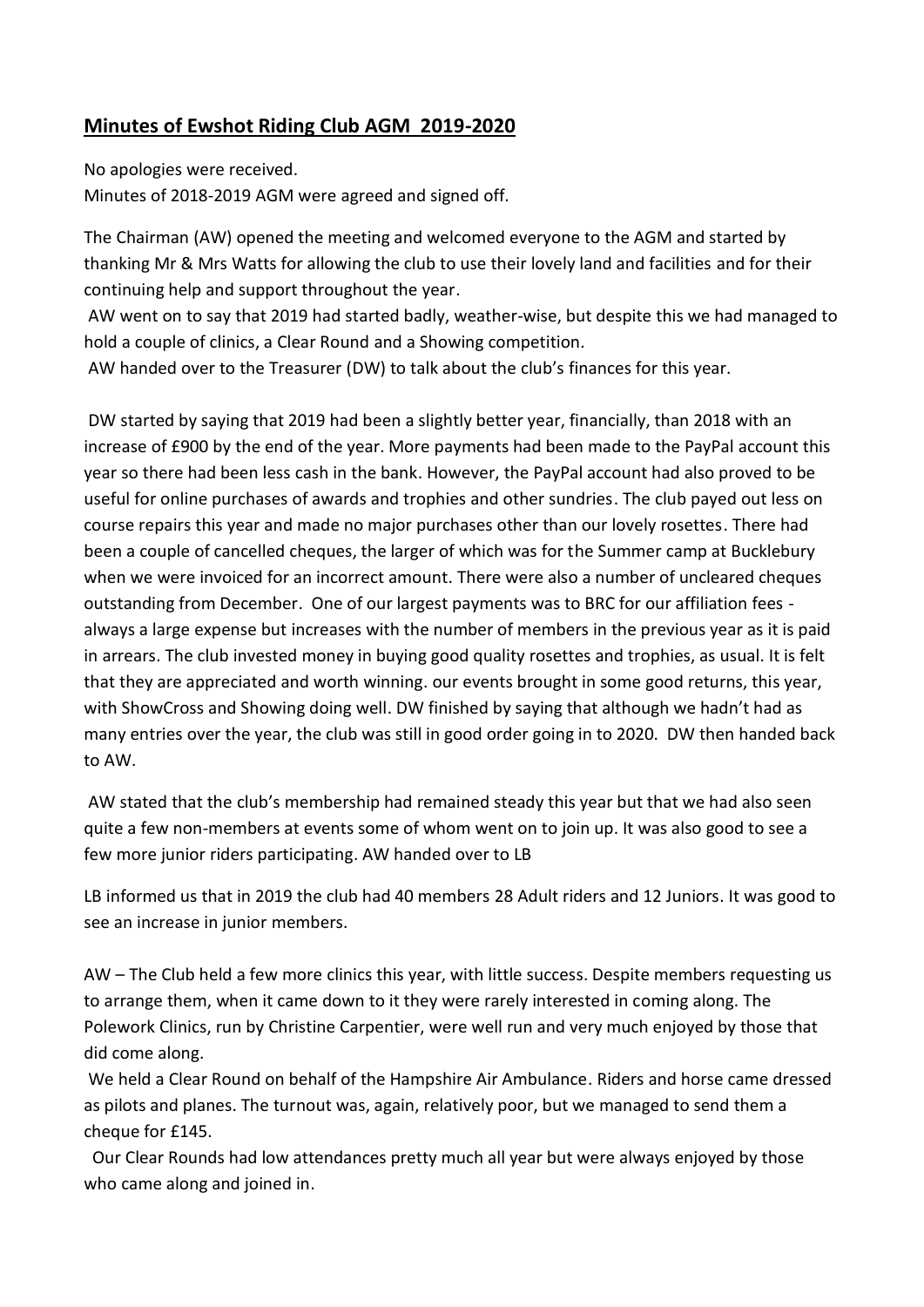The club held 2, successful, ShowCross competitions this year, along with the return of our Annual Team ShowCross competition. This year it was run against Wellington Riding Club, who stepped in at the last minute after AllStars let us down. AW passed on her thanks to Wellington RC who were keen, competitive and who entered into the fun spirit of the event perfectly. Everyone who entered went home with rosettes and trophies and for the 1<sup>st</sup> time, Ewshot won the overall event. Massive congratulations were passed on to the whole team.

AW then passed to Kate (KD) to speak about dressage.

KD started by saying that dressage entries, this year, had been a bit hit and miss. To qualify this, in June, we had a record number of tests ridden with 38 entries but a month later we had to cancel the event through a lack of entries. Thanks were passed on to AW & TB for their maths skills in scoring the dressage sheets.

AW introduced Jessie Alcroft (JA) our new Show Jumping captain, to say a few words about it. JA stated that entries for our show Jumping competitions had been hard to secure in advance and that a high number of entries had arrived very late. Despite us re-instating SunShine Tour qualifiers, the numbers had still been relatively low. Those who did come along enjoyed the lower and middle height classes, up to 80cm, but classes above 80cm were very poorly entered. JA said that going forward, we would need to think about ways to encourage more entries as there are so many more venues offering events similar to ours.

Both Prix Caprilli and Showing events were fairly well attended and enjoyed by all.

 AW then moved on to the camp at Bucklebury Equestrian. It was noted that this was our 2nd camp and was well attended again this year and had proved to be a popular occasion but that the 2020 camp should include a few more activities for non-riders. Thanks were passed to S. Vincent for organising.

Club photography was done by DW and LW this year, with Ellie Osbourne covering the ShowCross for us. Some great photos taken by all. AW passed on her thanks.

 AW rounded off by talking briefly about the annual Xmas Gymkhana. This year we decided to hold the gymkhana early in December so that we could hope for better weather and also so that we didn't clash with other clubs in the area holding similar events. It was very well attended and, despite the committee being very shorthanded, there was lots of praise for a well-run event. Thanks were given to Mrs Watts for completing the tough task of choosing the winners of our fancy dress classes. Always a hard job!

As is usual at our Gymkhana, we presented our end of year awards to members who have accumulated the most points during the year or shown good improvement. The awards were presented to the following: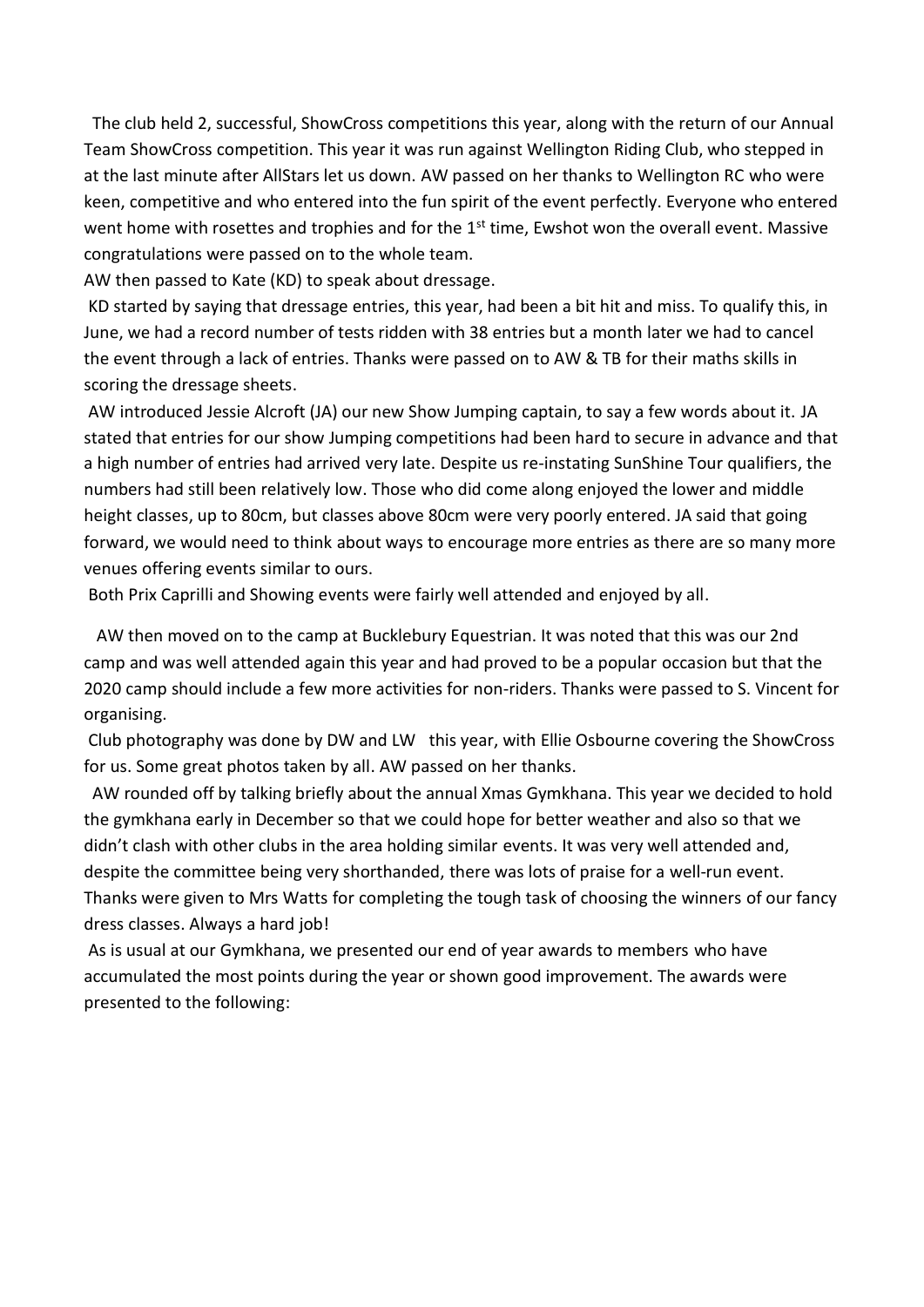## **2019 EWSHOT RIDING CLUB MEMBERS AWARDS**

Senior Dressage - Sally Wright & Chequerhill ToyBoy Runner up - Jessie Alcroft & Flash Junior Dressage - Theodore Anderson & Bear Runner up - Millie Cregeen & Jack

Senior ShowCross - Rachel Bell & Asbo Runner up - Kate Dineen & Beth Junior ShowCross - Millie Cregeen & Jack Runner up - Luke Howard & Ellie

Senior Show Jumping - Fenton Tyrrell & Layla Runner up - Kate Dineen & Beth Junior Show Jumping - Hope Booth & Indi Runner up - Luke Howard & Ellie

Senior Prix Caprilli - Rachel Bell & Asbo Runner up - Honey Lubbock & Luke **Junior Prix Caprilli** - Millie Cregeen & Bailey Runner up - Hope Booth & Indi

Most Improved Senior Rider - Candace Moss Most improved Junior Rider - Luke Howard Overall Senior Champ - Rachel Bell Overall Junior Champ - Millie Cregeen